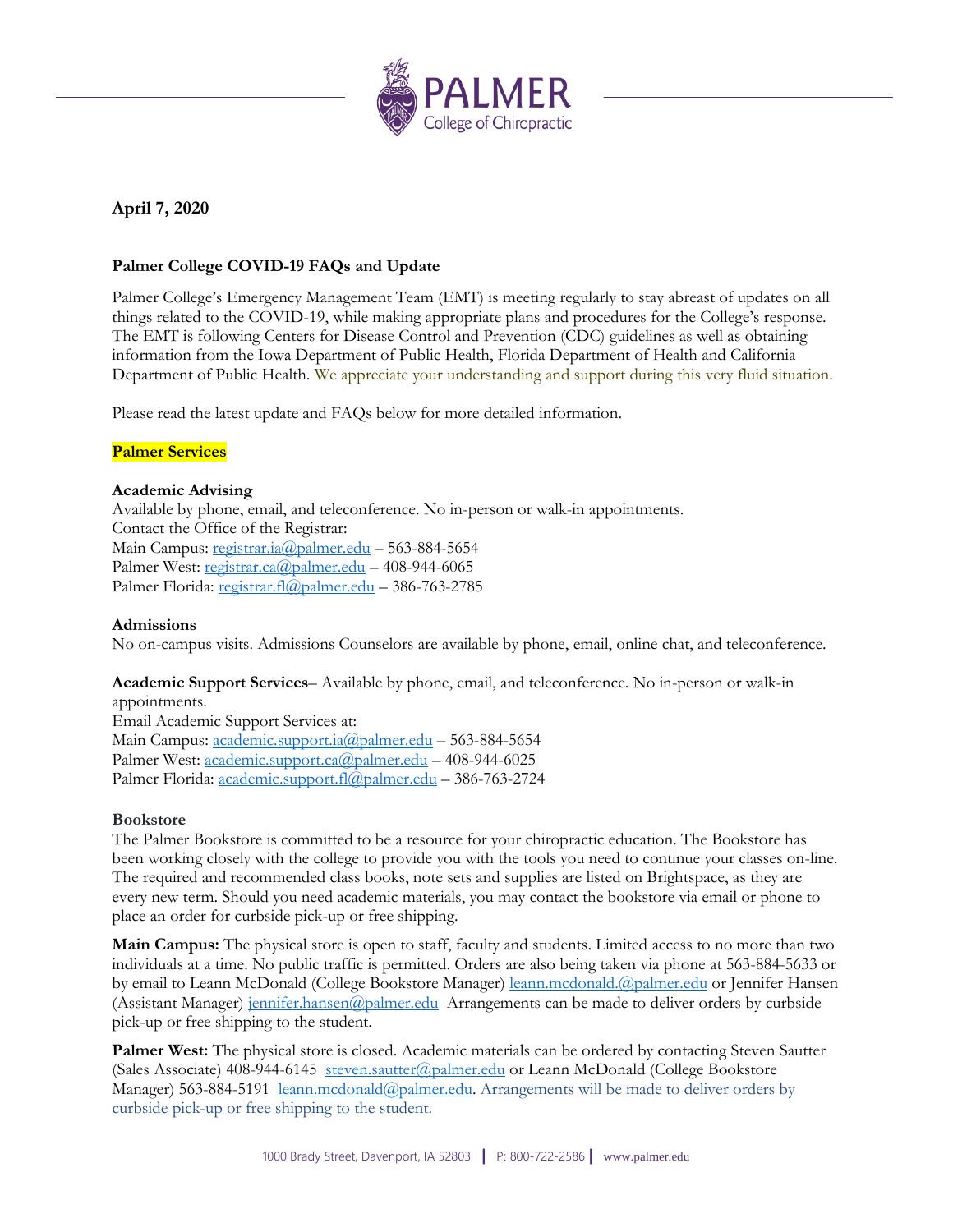**Palmer Florida:** The physical store is closed. Academic materials may be ordered by contacting Jennifer Nimmo (Assistant Manager) 386-763-2660 [jennifer.nimmo@palmer.edu](mailto:jennifer.nimmo@palmer.edu) or Leann McDonald (College Bookstore Manager) 563-884-5191 [leann.mcdonald@palmer.edu.](mailto:leann.mcdonald@palmer.edu) Arrangements will be made to deliver orders by curbside pick-up or free shipping to the student.

#### **Library**

Library hours are reduced with hours posted online at [David D. Palmer Health Sciences Library.](https://library.palmer.edu/home?_ga=2.156591099.1520181624.1586178276-1834194926.1580219158) The library website has many online resources available to assist students. Library personnel will be able to answer questions, research information, scan documents and deliver them digitally, and provide links to information for your classes. Library personnel are available via email at [ask.@palmer.libanswers.com](mailto:ask.@palmer.libanswers.com) or by phone at Main Campus: 563-884-5641 Palmer West: 408-944-6014

Palmer Florida: 386-763-2670

#### **Safety and Security**

We're responding to campus needs and doing regular campus walk-throughs. Campuses remain locked and accessible only with a Palmer ID.

#### **Student Activities**

Face-to-face student organization/club meetings are cancelled until face-to-face courses resume. Some clubs/organizations are meeting virtually.

# **FAQs**

#### **Online instruction**

**What's the status of in-person classes for the spring 2020 academic term? Courses will be conducted virtually through at least May 1. W**e'll make every effort to announce the start date of in-person class instruction at least five business days prior.

#### **When will we return to face-to-face instruction?**

As soon as it is safe to do so, as determined by federal and state authorities.

#### **What should I do if I have technical problems?**

Common technology issues, links to troubleshooting technical problems, and Palmer Information Technology Help-Desk assistance can be foun[d here.](http://palmer.service-now.com/sp) If your need is urgent, you can contact the IT Help-Desk by calling 563-884-5300, 8 a.m. to 4 p.m. local time.

#### **Where can I access training materials for Virtual Classroom?**

Information on attending a Virtual Classroom session in Brightspace can be found [here.](https://palmer.service-now.com/sp?id=kb_article&sys_id=8822c0afdbb30c10288e273605961976&table=kb_knowledge)

#### **How can I meet with my faculty member?**

Faculty will maintain office hours through remote means, such as teleconferencing, email or phone calls. To request an appointment, email your faculty member and he/she will set up a meeting time with you.

#### **What if I have Internet access issues?**

We recognize that some students might not have access to internet services. Contact the IT Help Desk for guidance on where to access public wi-fi services in your area.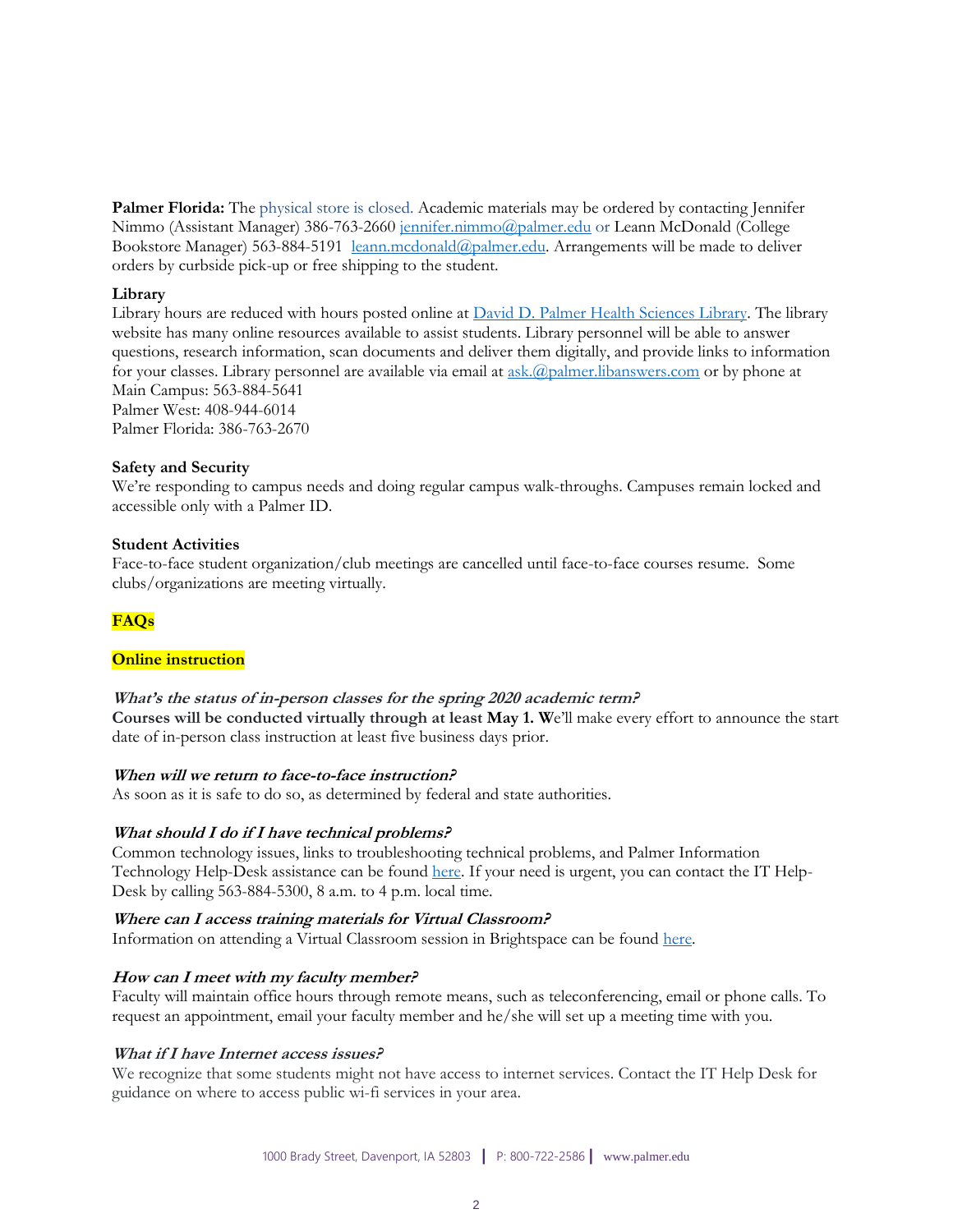# **IT support**

Technology can play a vital role in reducing the disruption related to distance learning and remote work. Palmer College is making sure faculty, staff, and students can work and learn remotely without sacrificing collaboration or productivity. To ensure you have the information you need, all Brightspace course pages are open for your review.

Below you'll find a list of tips and resources to help you in our effort to ensure your continued learning even when you're not able to sit side-by-side in a classroom. Palmer College is committed to innovations and strategies that can help keep everyone connected and engaged.

# **Student Email and Microsoft Office 365 Suite**

From any web browser, go to **[www.office.com.](http://www.office.com/)** Log in with your email address [firstname.lastname@1897.palmer.edu](mailto:firstname.lastname@1897.palmer.edu) and password. Once you have logged in, you will have access to powerful tools like Outlook and Microsoft Teams. With Microsoft O365, Palmer College empowers Students to unlock creativity, promote teamwork, and work productively - all from securely within your web browser on any device. All students have 5TB of cloud storage using Microsoft OneDrive, making it easy to collaborate with each other. Your Palmer account also allows you to download and install up to 5 copies of the full Microsoft Office Suite to your personal Laptop or Desktop computer.

#### **Microsoft Teams**

Keep in touch with your fellow peers and teachers. Chat from anywhere, meet from anywhere, call from anywhere, and collaborate from anywhere with Microsoft Teams. Teams is a part of Microsoft Office 365 and you already have it. Get started right away by [using this link.](https://go.microsoft.com/fwlink/p/?linkid=873020&lm=deeplink&lmsrc=homePageWeb&cmpid=WebSignIn)

# **Helpful Sites to Remember**

**Palmer Portal: [https://livepalmer.sharepoint.com](https://livepalmer.sharepoint.com/) Student Hub: <https://livepalmer.sharepoint.com/sites/StudentHub> BrightSpace: [https://palmer.brightspace.com](https://palmer.brightspace.com/)**

# **Reset your Palmer account password:**

- 1.) In order for the password reset site to work, you must first register [HERE.](https://account.activedirectory.windowsazure.com/passwordreset/Register.aspx)
- 2.) Once you have your password reset registration done you can then use the password reset page anytime.

To use the site, please go here: [https://passwordreset.microsoftonline.com/.](https://passwordreset.microsoftonline.com/)

Make sure you put in your entire Palmer email address as your user ID, then click next and follow the instructions.

#### **Brightspace Virtual Classroom**

# **General Tips**

- If you are joining with an Android device, please use the **most recent version** of Chrome or Microsoft Edge (Chromium). If you are joining using an iPhone or iPad, please use the **most recent version** of **Safari**.
- Be sure your device has the most recent software update installed.
- Closeout all running applications to optimize device bandwidth.
- Verify that your current internet speed 1Mbps using a speed checker like **[this website's service.](https://www.speedtest.net/)**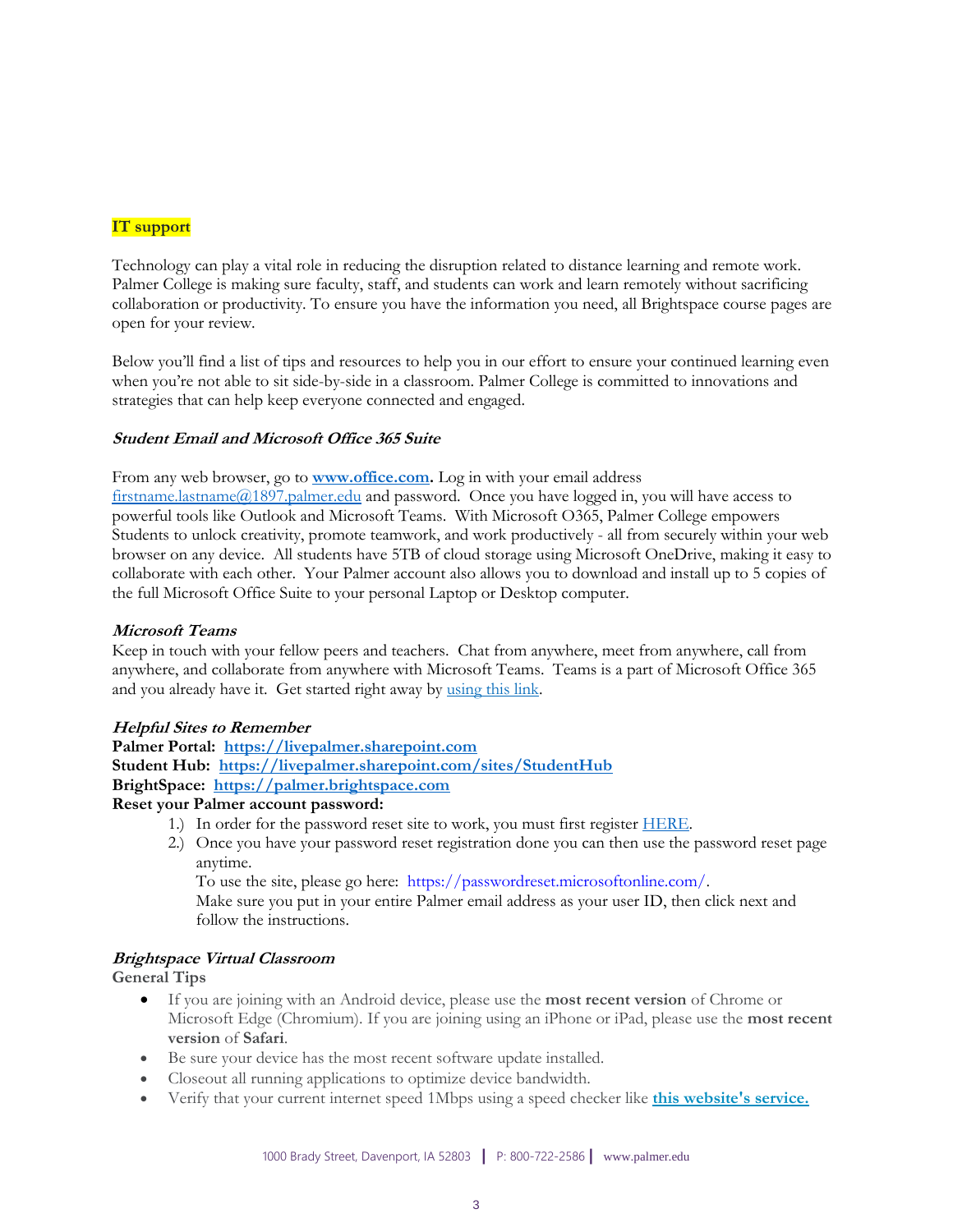iOS Specific Tips

- If using an iPad, be sure to disable the Request Desktop Website, Block All Cookies, and Prevent Cross-Site Tracking settings to prevent errors when accessing Bongo. To disable these settings, start by navigating to the system settings, select the Safari app, then toggle the settings to OFF.
- iOS 12 devices will not be able to use Virtual Classroom (Bongo) from within Brightspace. Even if the [cookie settings](https://bongolearn.zendesk.com/hc/articles/360009855033) are correct, you still may receive an Authentication is required message. To correct this, either update to an iOS 13 device or you may have the ability to open the assignment in a new tab, which allows iOS 12 devices to successfully launch into Virtual Classroom.
- In rare instances, **iOS users with Bluetooth headsets** may have difficulties getting the recorder to recognize audio. If this happens to you, please try refreshing the page. If the issue persists, please try using your device's built-in microphone.
- There is a known issue with iOS version 13.4 and Audio in the Virtual Classroom. If you are experiencing problems with audio in Virtual Classroom, please use the Call-In option for Audio until a fix is released by D2L. For guidance on how to use the Call In option, please visit this link [HERE.](https://bongolearn.zendesk.com/hc/en-us/articles/360012767354-Call-In-to-Join-Virtual-Classroom)

## **Additional information on troubleshooting Virtual Classroom can be foun[d HERE](https://palmer.service-now.com/sp?id=kb_article&sys_id=a5012963dba30810544004c2ca961939) an[d HERE](https://palmer.service-now.com/sp?id=kb_article&sys_id=b5a05523db230810544004c2ca9619e5).**

**Additional information regarding taking online quizzes can be foun[d HERE](https://www.youtube.com/watch?v=zzJgApt5YWg) and navigating Brightspace can be foun[d HERE.](https://www.youtube.com/watch?v=ysM2cc2zIPM&list=PLxHabmZzFY6mtggGZAitZ61kmpS-pMIaM)**

#### **Palmer IT Support**

For IT Support, please enter a Support request at [http://palmer.service-now.com/sp.](http://palmer.service-now.com/sp)

# **Academic-Term Schedule**

#### **What changes should I expect in my course schedule?**

Courses will occur synchronously at their scheduled time or asynchronously when appropriate. Your instructor will communicate the schedule.

#### **How will commencement ceremonies be impacted?**

The spring term commencement ceremonies scheduled for June 2020 currently remain planned as scheduled.

#### **How does this impact the summer term?**

The summer term is planned to begin as scheduled on Monday, July 13.

# **When will registration for summer 2020 take place?**

Registration for the summer 2020 term will occur in mid-May. Registration information and dates will be emailed to students a week before registration will begin.

# **Updated 4/14/20**

# **Will spring 2020 tuition be refunded of reduced?**

These are uncertain times, but Palmer College remains committed to providing a high-quality educational experience. Tuition is necessary to provide that education. While online instruction is a new and different environment for much of our curriculum, the response from students and faculty has been very positive. And faculty, librarians and student services staff are readily available through various electronic means. In addition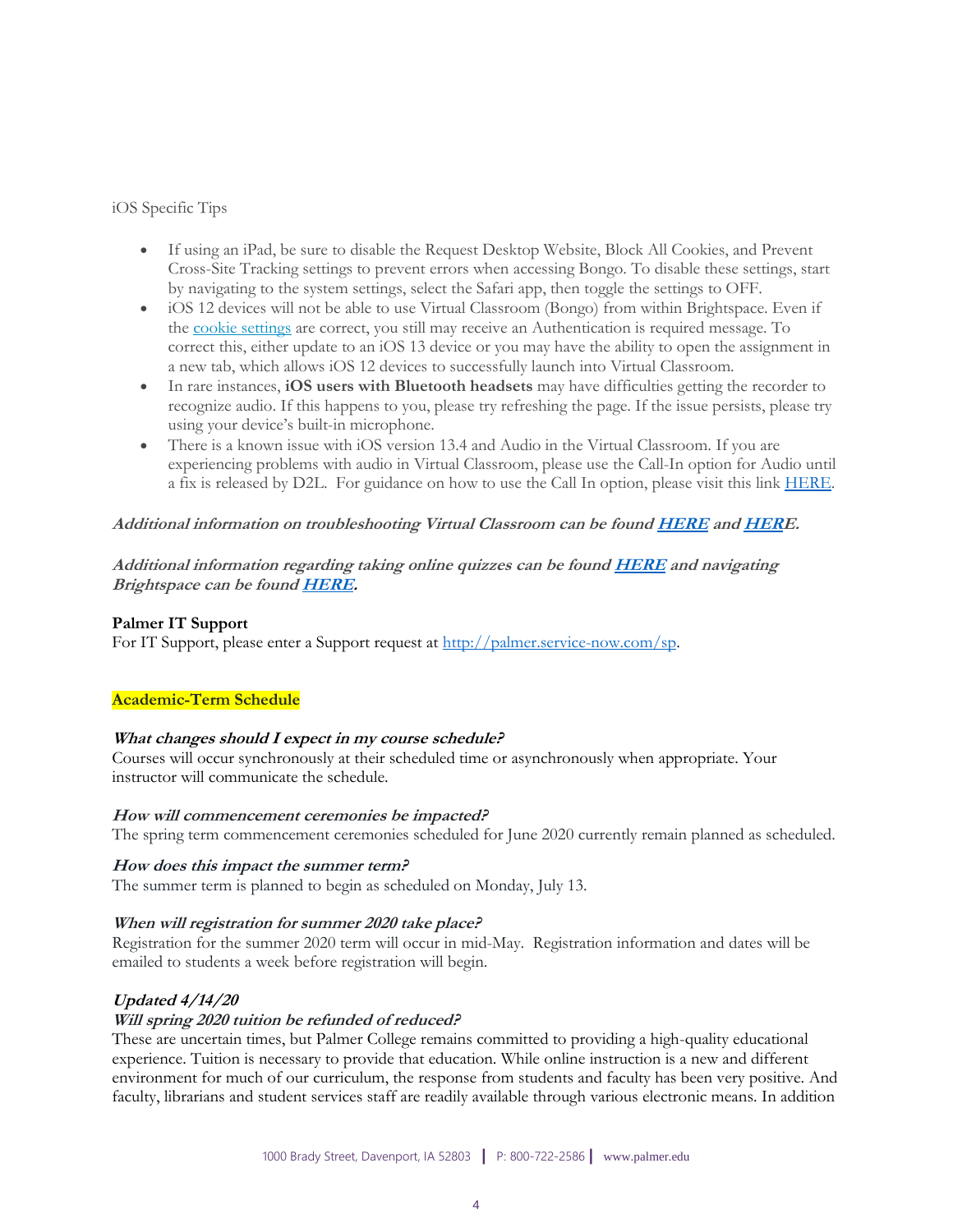to course delivery through Brightspace, the College is offering online academic advising, peer tutoring, counseling referral, library services, and student-organization support, in addition to our usual IT, registration, financial aid and admissions operations.

In short, Palmer continues to provide the education our students need to stay on track and meet their academic goals and milestones. Spring tuition will remain unchanged.

#### **Academics/Classes**

## **What's the current guidance for course drops and college withdrawal?**

The course drop date and college withdrawal date have been extended from the term mid-point to the last day of scheduled courses for the spring 2020 academic term. Dropping individual courses and processing complete withdrawals (dropping all classes) can be done through the Office of the Registrar through the last day of classes:

**Main Campus:** Thursday, June 11 **Palmer Florida and Palmer West:** Friday, June 12

## **Will the approach to grading change this term?**

An additional grading option has been added for the spring 2020 academic term:

A Pass/Fail (P/F) grading option has been adopted for all courses taught during the spring 2020 term. Students will choose to receive either the earned letter grade recorded by the instructor, *or* a P/F designation for each of their courses. The deadline to make this choice is 4 p.m. Tuesday, June 23.

If a P/F designation is not requested by this deadline, the student's academic record will reflect the earned letter grade. Information regarding the temporary grading option is available on the Palmer Portal, Student Resources section.

#### **Financial Aid**

The Financial Planning Department will continue to process student aid as scheduled. Important deadlines and information will be communicated to students via Palmer email, the Palmer app, and Week at a Glance announcements. Financial Planning Officers are available by phone and email. No in-person or walk-in appointments.

Contact the Office of the Financial Planning: Main Campus [FinancialAid.ia@palmer.edu](mailto:FinancialAid.ia@palmer.edu) 563-884-5740 Palmer West [FinancialAid.ca@palmer.edu](mailto:FinancialAid.ca@palmer.edu) 408-944-6023

# **Should students report for their work-study job on-campus?**

Palmer Florida [FinancialAid.fl@palmer.edu](mailto:FinancialAid.fl@palmer.edu) 386-763-2790

No. Students should not report to on-campus work through May 1, 2020. Supervisors may ask individual students to perform some or all of their job responsibilities online, if deemed necessary for department function. All other work-study students should report scheduled hours into Paycom, even if they were unable to work those hours.

#### **How does the CARES Act impact my student loans?**

[The CARES Act](https://www.congress.gov/bill/116th-congress/senate-bill/3548/text) implemented several provisions for borrowers. For federally held student loans (i.e. Direct subsidized, unsubsidized and PLUS loans) there will be zero interest accrual and automatic suspension of payments beginning on March 13, 2020 until September 30, 2020.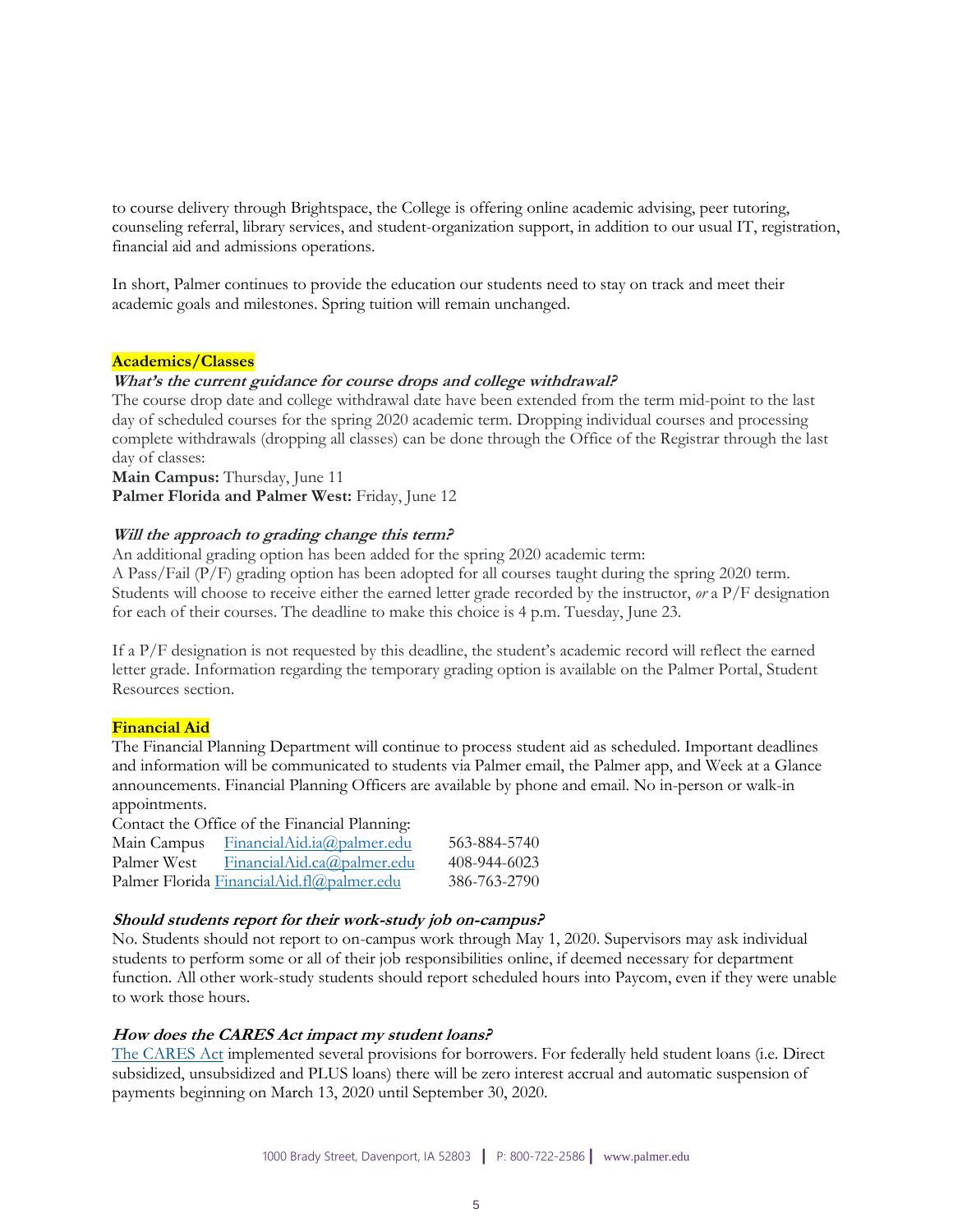Federal student loans not held by the federal government (e.g., Federal Family Education Loans (FFEL) and Perkins Loans) *may* provide the same zero interest and cessation of payments benefits to the loans they hold on a voluntary basis. Borrowers of these loans should contact their servicer for additional information.

For more information and a helpful Q&A, visit studentaid.gov.

## **Health, Safety and Well-Being**

## **Are there any confirmed cases of coronavirus at Palmer College?**

There are no confirmed cases at Palmer College.

## **I feel I may have been exposed to the virus. What action should I take?**

Call health-care professionals or your county health department so they can assess your symptoms and risk factors and help you plan.

## **Where can I get more information about COVID-19?**

- **[Centers for Disease Control and Prevention \(CDC\)](https://www.cdc.gov/coronavirus/2019-nCoV/index.html)**
- [Iowa Department of Public Health](https://idph.iowa.gov/)
- **[Scott County Health Department](https://www.scottcountyiowa.com/health)**
- [California Department of Public Health](https://www.cdph.ca.gov/Programs/CID/DCDC/Pages/Immunization/ncov2019.aspx)
- [Santa Clara County Public Health](https://www.sccgov.org/sites/phd/Pages/phd.aspx)
- [Florida Department of Health](http://www.floridahealth.gov/diseases-and-conditions/COVID-19/index.html)
- [Volusia County Health Department](http://volusia.floridahealth.gov/)
- [Executive Order No. 20-91](https://www.flgov.com/wp-content/uploads/orders/2020/EO_20-91.pdf)

# **How can I prevent getting the coronavirus?**

Currently, there are no vaccines available to prevent COVID-19. The CDC recommends typical infectious disease precautions, just as those used to prevent cold or flu:

- Wash your hands often with soap and water for at least 20 seconds. Use an alcohol-based hand sanitizer if soap and water are not available.
- Avoid touching your mouth, nose and eyes.
- Cover coughs and sneezes with your arm or a tissue.
- Avoid exposure to others who are sick.
- Stay home while you are ill (except to visit a healthcare professional) and avoid close contact with others.
- Get adequate sleep and eat well-balanced meals.
- Clean and disinfect frequently touched objects and surfaces.

#### **How can I manage my stress and concern due to COVID-19?**

We know that dealing with this evolving situation can cause stress and anxiety. Please remember that there are campus and community resources available to support you.

Palmer's Personal Counseling Referral Program, <http://www.palmer.edu/wellness>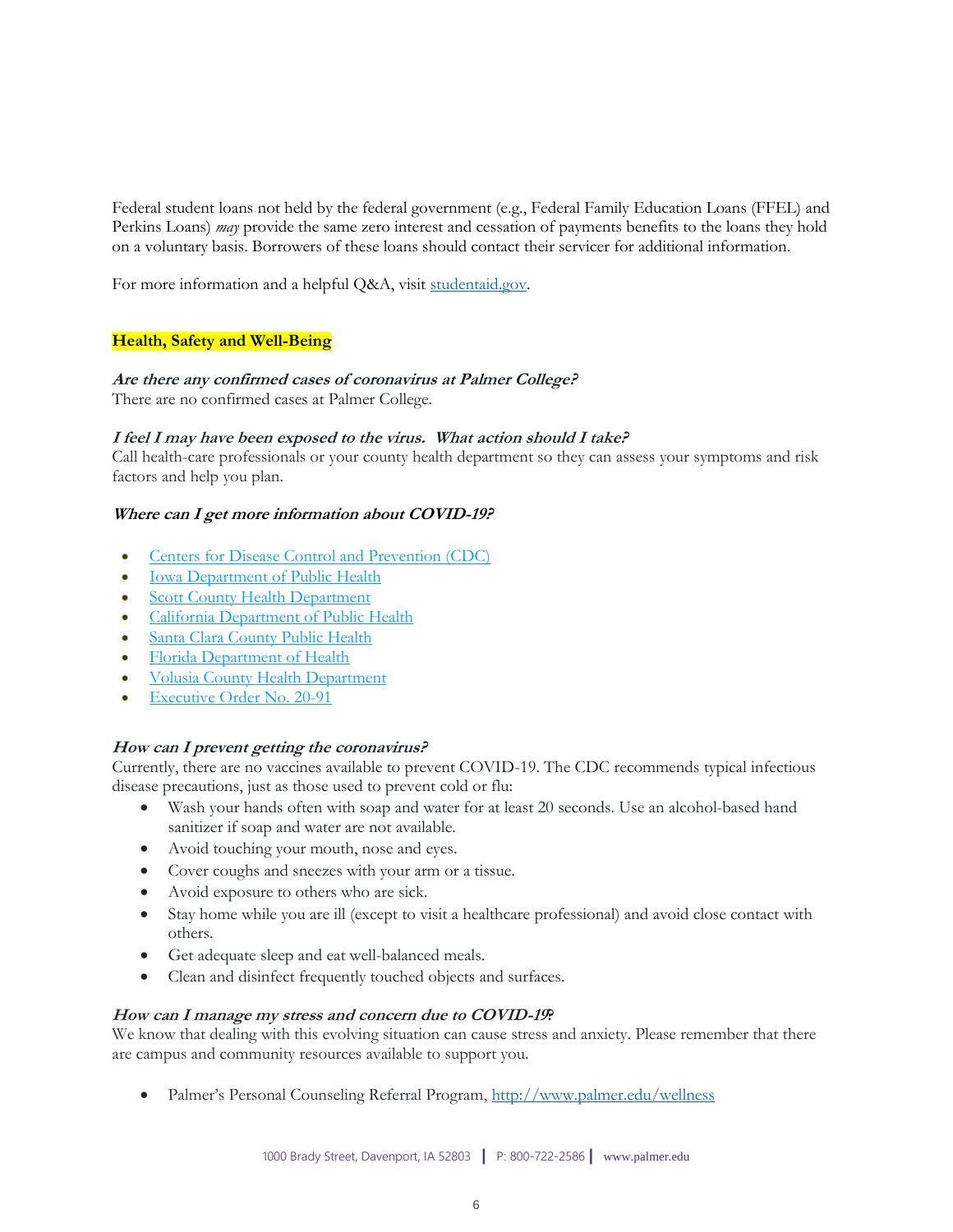• Palmer's Academic Support Services office, www.palmer.edu/students/academic-success/supportservices

In addition to accessing our Palmer Personal Counseling Resources, there are many free resources to help you stay calm and manage any anxiety you may be experiencing. Here are a few resources we think will be helpful:

[Free resources](https://www.calm.com/blog/free-resources) from the creators of Calm, and [Care for Your Coronavirus Anxiety](https://www.virusanxiety.com/) from the creators of Shine, and the <u>[down dog](https://www.downdogapp.com/)</u> exercise/yoga app.

To connect with an academic coach, send an email at [academicsupport.ia@palmer.edu.](mailto:academicsupport.ia@palmer.edu?Subject=Academic%20Support%2FIowa%20campus) We continue to meet with students by phone and video chat. Tutor-generated resources are always available on the PASS Brightspace page. You are not alone in this – Palmer cares about you.

## **Students: Palmer Cares about your Health and your Continuing Counseling Needs During this Coronavirus/COVID-19 Pandemic**

We have reached out to our professional counseling resources to confirm that phone or telehealth (video chat) counseling is available to Palmer students at the Davenport campus. The providers listed below have confirmed their availability to offer telehealth or phone counseling to existing and new Palmer student clients.

## **Main Campus Support**

#### **Personal Growth, Relationships, Anxiety, Depression, Trauma, and Anger Management:** For Individuals, Couples and Families

**QC Counselor**, 2028 E. 38th Street. Suites 3-5, Davenport. Phone: 563-424-2016; online: [https://www.qccounselor.com/;](https://www.qccounselor.com/) email: [GetHelp@QCCounselor.com.](mailto:GetHelp@QCCounselor.com) Email or call to make an appointment. Providers are able to offer phone and telehealth (video chat) counseling.

# **Relationships, Boundaries, Navigating Conflict, and Coping with Anxiety:**

For Couples and Families

**Marriage and Family Counseling Services**, 1800 3rd Avenue, Suite 512, Rock Island; phone: 309-786- 4492; online: [www.mfcsqc.org.](https://www.mfcsqc.org/) Evening hours are by appointment. Intake forms are mailed in advance of your first appointment. Providers are able to offer phone and telehealth (video chat) counseling.

# **Relationships, Anxiety, Depression, Stress, and Life Transitions:**

For Individuals, Couples and Families

**Therapy Professionals of the Quad Cities** – Carol Daniels, PhD LMFT and Erica Bucy LISW, 1333 W. Lombard St. Ste. C, Davenport; phone: 563-324-9050; online: www.therapyprosqc.com; email: [therapyprosqc@gmail.com.](file:///C:/Users/jillian.mccleary/AppData/Local/Microsoft/Windows/INetCache/Content.Outlook/Q85XR6FU/therapyprosqc@gmail.com) Book online or call to make your telehealth (video chat) appointment.

## **Anxiety, Relationships, Boundaries, Trauma, Abuse, Navigating Conflict, and Personal Growth:** For Individuals, Couples and Families

**Family Counseling & Psychology Center**, 2485 Tech Drive, Bettendorf; phone: 563-355-1611. **Gina Ellison, LCPC**, is at 303 18th Street, Rock Island; phone: 309-788-6374;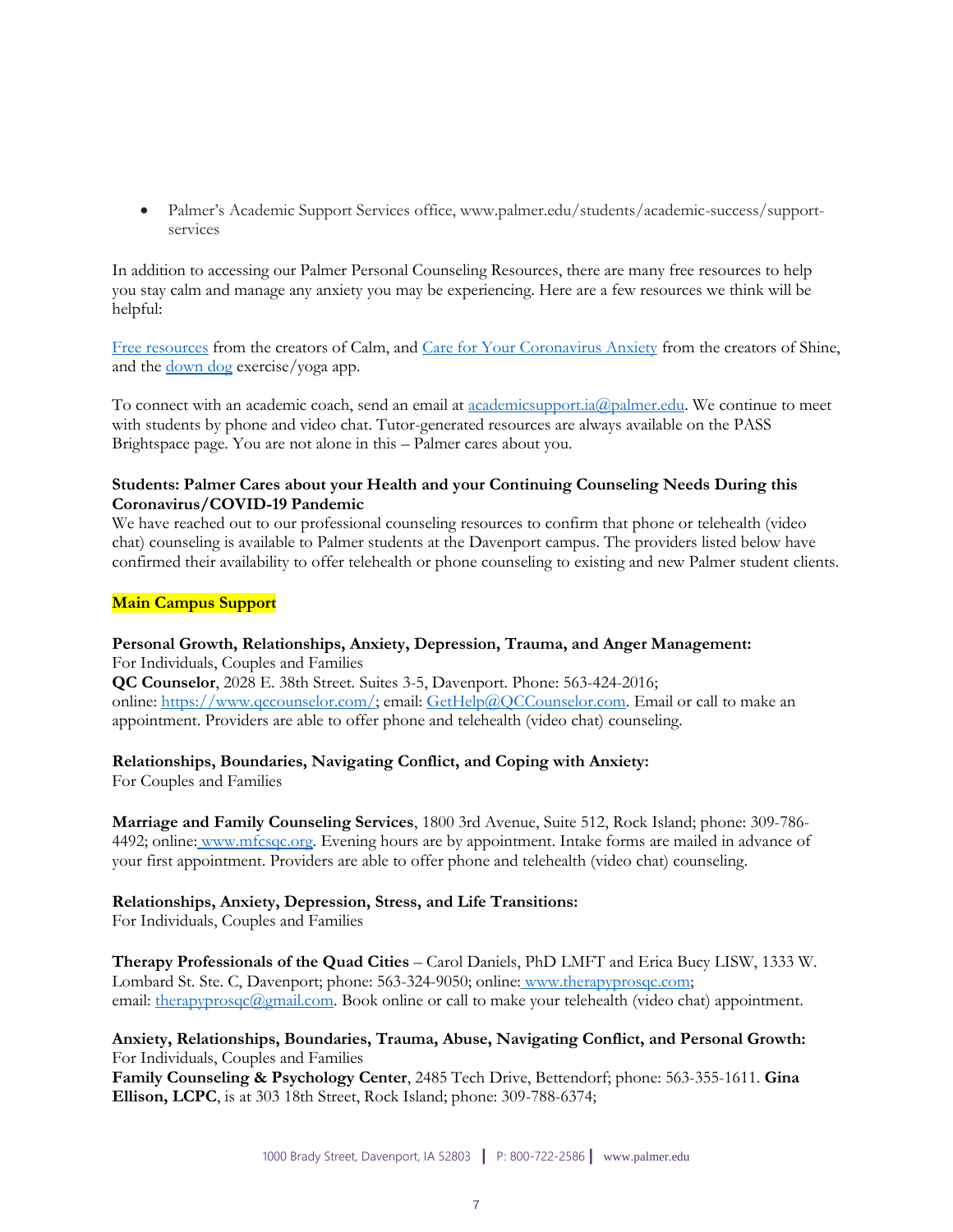online: [www.qcfamilycounseling.com.](http://www.qcfamilycounseling.com/) New patient intake forms are available online. Providers are able to offer phone and telehealth (video chat) counseling.

# **Individual Providers:**

**Trauma, LGBTQIA Issues, Anxiety, and Depression** For Individuals, Couples and Families **Alyson Pearson, LISW**, 2250 Middle Road, Suite 300, Bettendorf; phone: 563-349-7948; email: [alyson@pearsonmht.com;](mailto:alyson@pearsonmht.com) online: [www.pearsonmentalhealththerapy.com;](http://www.pearsonmentalhealththerapy.com/) [www.instagram.com/pearsonmht;](https://www.instagram.com/pearsonmht/) [www.facebook.com/pears](https://www.facebook.com/PearsonMHT/) [onmht.](https://www.facebook.com/PearsonMHT/) Email to set up your first phone appointment.

# **Personal Growth and Dealing with Change:**

For Individuals and Couples **Karen S. Wickwire, Ph.D.**, 1035 Lincoln Road, Suite 308, Bettendorf; phone: 563-607-5101; online: [https://www.psychologytoday.com/us/therapists/karen-wickwire-bettendorf-ia/60122.](https://www.psychologytoday.com/us/therapists/karen-wickwire-bettendorf-ia/60122) Dr. Wickwire is offering in-person counseling for new clients and phone counseling for existing clients. Her office meets current CDC guidelines for social distancing and the building has low traffic at this time.

# **Spirituality and General Concerns:**

For Individuals, Couples and Families Kimber Brokaw, LISW, LCSW, Connection Counseling, 2305 7th Avenue, Moline; phone: 563-424-7137; email: *connectioncounseling@gmail.com*. Email or call to set up your Zoom or phone appointment.

# **To access counseling for the first time, follow these three steps:**

- 1. Select from any of the listed providers. Check provider websites to get a sense of who might be a good fit for you. You may speak with [Dr. Alex Margrave,](mailto:alex.margrave@palmer.edu) senior director for Student Academic Support Centers (SASC), to discuss the Personal Counseling Referral Program (PCRP) and receive a personalized provider recommendation. Email Dr. Margrave at [alex.margrave@palmer.edu](mailto:alex.margrave@palmer.edu) to set up your phone or Microsoft Teams video chat meeting.
- 2. Call the provider/group to schedule an appointment and identify yourself as a Palmer student or immediate family member of a Palmer student.
- 3. A counselor, will ask you to provide a signed consent form that they will use to bill the College. Your name appears on the billing statement only to confirm you're a current Palmer student or immediate family member of a Palmer student. All billing is sent directly to Bridgett Lance, program assistant at Palmer's main campus for payment processing. Your participation in counseling is completely confidential.

\*Palmer's referral program covers up to five sessions of counseling per academic year. Sessions can be used by the student or immediate family member of the student. You won't receive a bill for counseling sessions; however, if the counselor has a no-show fee or late-cancellation fee, you are responsible for these fees if incurred.

# **Palmer Florida Support**

# **Personal Counseling Referral Program**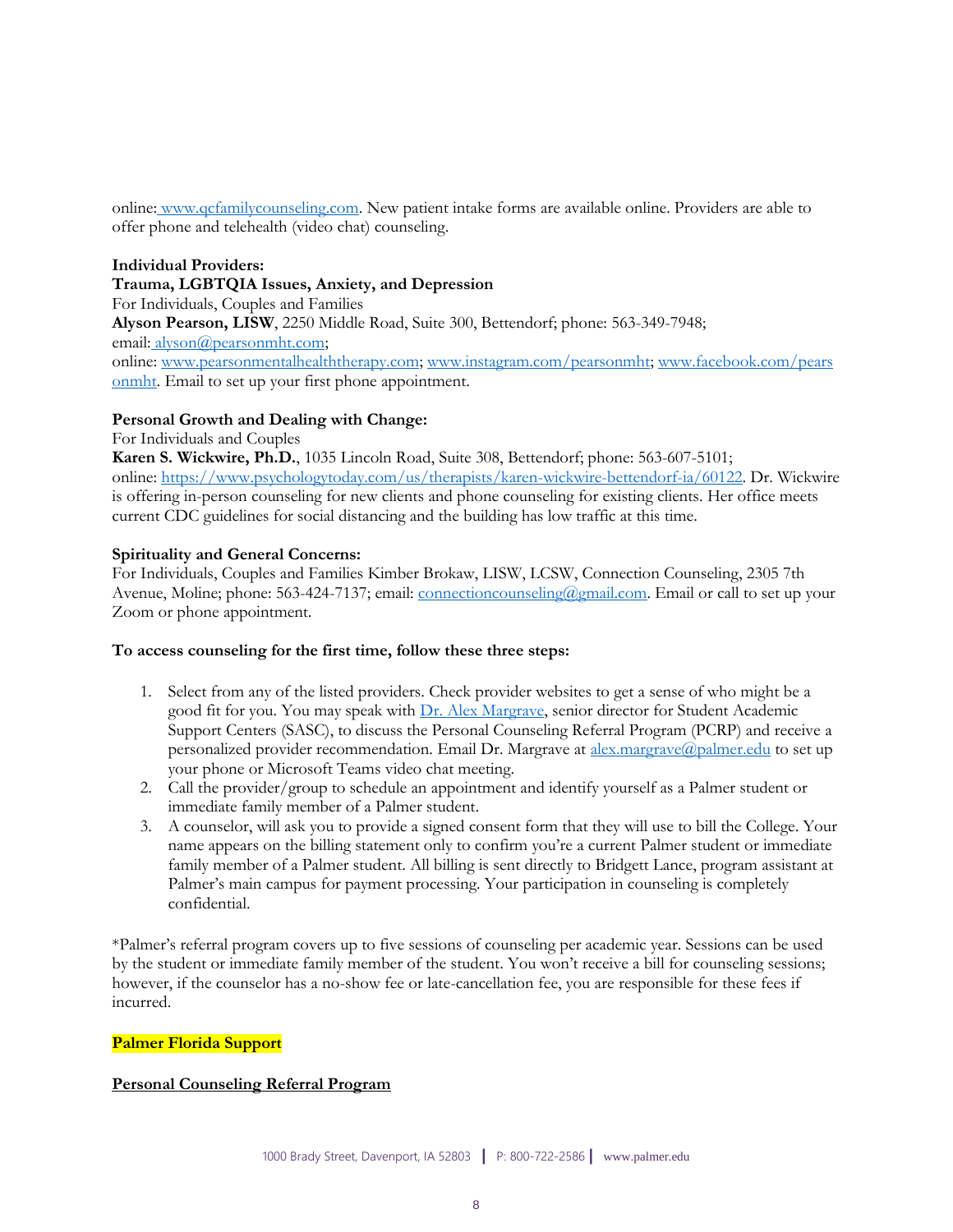Life presents all of us with challenges we may not be prepared for or able to cope with on our own. It's OK to ask for help. Seeking professional counseling is a proactive step to address your needs and concerns. Up to five sessions are available, at no cost to the student.

Local providers available to all Palmer students, spouses/partners and immediate family members.

## **Follow these simple steps:**

- 1. Select from any of the listed providers. Check their websites to get a sense of who might be a good fit for you. You should feel comfortable talking with your counselor. If this isn't the case, please schedule an appointment to meet with Jason Brewer, director of student services to discuss the Personal Counseling Referral Program (PCRP).
- 2. Schedule an appointment by identifying yourself as a Palmer student or immediate family member of a Palmer student.
- 3. When you meet with a counselor, they will ask you to provide a signed consent form for them to bill the College. Your name appears on the billing only to confirm you are a Palmer student or immediate family member of a Palmer student. All billing is sent directly to Palmer's main campus for payment processing. Your participation in counseling is completely confidential.

You won't receive a bill for counseling sessions. However, if the counselor has a no-show fee or latecancellation fee, you, the student, are responsible for these fees (this includes phone counseling).

**Port Orange Counseling Center,** 209 Dunlawton Avenue, Suite 16, Port Orange; 386-492-6938; online: [https://portorangecounseling.com/.](https://portorangecounseling.com/) Ask for Russell Holloway, so he can assist you with finding the best counselor for you. Port Orange Counseling Center will start scheduling online clients immediately. Students need to call: 386-405-4128.

**Medical Psychology Center,** 570 Memorial Circle, Suite 150, Ormond Beach; phone: 386-672-9250; online: <http://medpsychcenter.com/>

**Counseling Center of New Smyrna Beach,** 265 North Causeway, New Smyrna Beach; phone: 386-423- 9161; online: <http://www.counselingcenternewsmyrnabeach.com/>

**The Garber Counseling Center,** 1635 South Ridgewood Avenue, Suite 223, South Daytona; phone: 386- 747-3554; online: [www.garbercounseling.com;](http://www.garbercounseling.com/) email: [garbercounseling@gmail.com](mailto:garbercounseling@gmail.com) 

**Spruce Creek Mental Health,** 1690 Dunlawton Ave, Suite 125, Port Orange; phone: 386-681-8639; online: <http://www.sprucecreekmentalhealth.com/>

**If you have any questions or would like to discuss your situation, please contact Student Services** at 386-763-2781 or [academicsupport.fl@palmer.edu.](mailto:academicsupport.fl@palmer.edu) You may schedule a phone or Teams video chat appointment with a member of the Student Services staff.

Do you anticipate needing more than five sessions of counseling to address your concerns? Students seeking options for long term or ongoing counseling, and/or medical management in the Port Orange area are encouraged to contact low-cost or sliding-fee counseling providers and groups, including: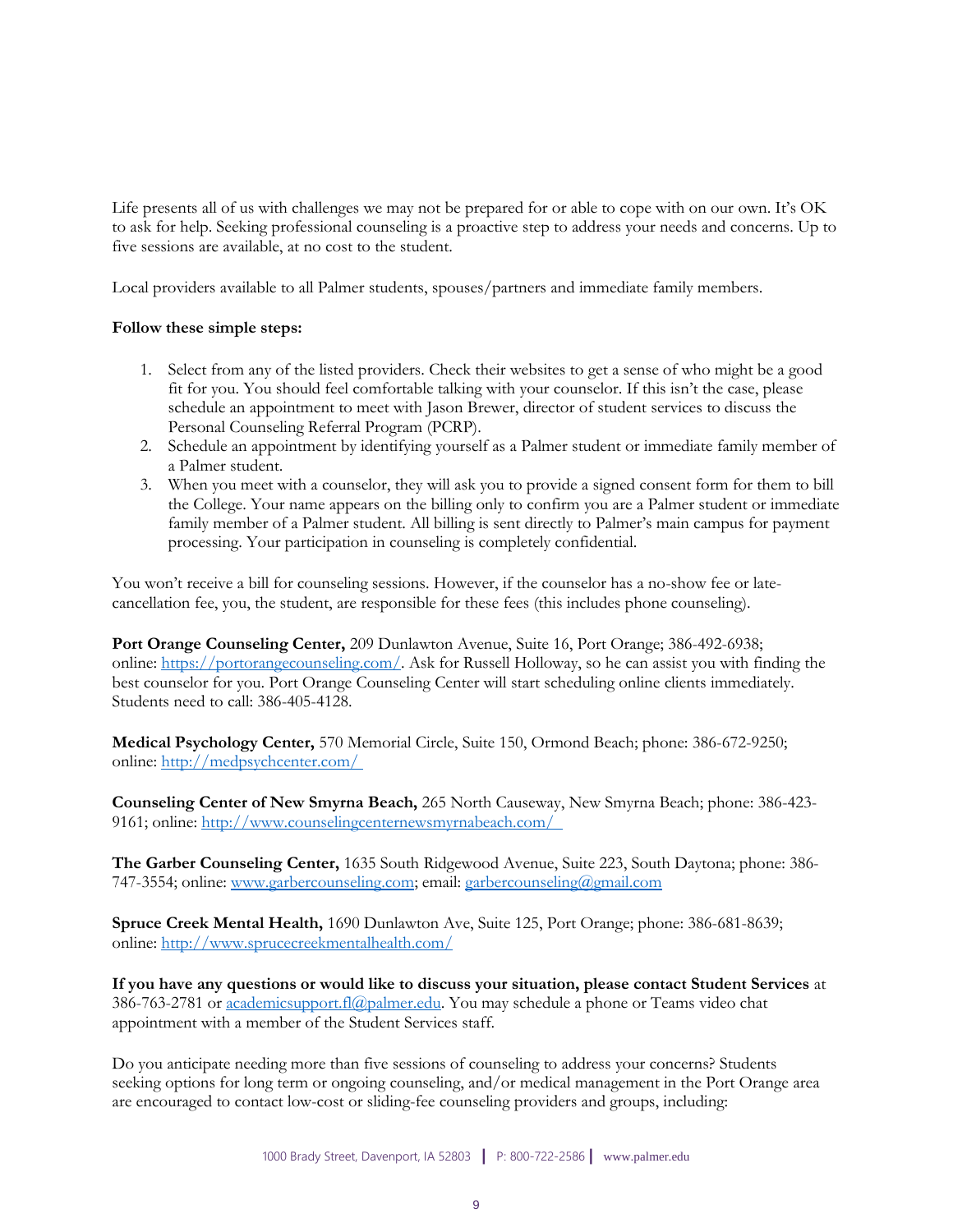- **Stewart-Marchman ACT Behavioral Healthcare** 1-800-539-4228: 24-hour emergency screening and admission to mental health crisis stabilization, drug abuse detoxifications and/or referrals
- **United Way 211 Mental Health Registry Hotline and Phone Counseling**

Information:

**The National Grad Crisis Line – 1-877-472-3457:** 24/7 free, confidential telephone counseling, crisis intervention, suicide prevention, information and referral services provided by specially-trained call-takers

**LGBT National Hotline – 1-888-843-4564:** Peer-counseling, information & local resources

**The JED Foundation Mental Health Resource Center – [www.jedfoundation.org:](https://www.jedfoundation.org/)** Text "START" to 741-741 or call 1-800- 273-TALK (8255)

## **Palmer West Support**

[Free resources](https://www.calm.com/blog/free-resources) from the creators of Calm, and [Care for Your Coronavirus Anxiety](https://www.virusanxiety.com/) from the creators of Shine, and the <u>[down dog](https://www.downdogapp.com/)</u> exercise/yoga app.

To connect with an academic coach, send us an email at <u>academicsupport.ca@palmer.edu</u>. We continue to meet with students by phone and video chat. Tutor-generated resources are always available on the PASS Brightspace page. You are not alone in this – we care about you.

# **Palmer Cares About Your Health and Your Continuing Counseling Needs During This Coronavirus/COVID-19 Pandemic**

We have reached out to our Professional Counseling resources to confirm that phone or video chat counseling is available to Palmer West students. The providers listed below have confirmed their availability to offer phone and/or online counseling to existing and new Palmer West student clients.

#### **Goolrukh Vakil, Ph.D., MFT**

Email: [goolrukhv@comcast.net](mailto:goolrukhv@comcast.net) Phone: 415-845-8519

# **Wendy Yeh, LMFT**

Email: [yeh.wendy@gmail.com](mailto:yeh.wendy@gmail.com) Phone: 650-397-1376 Web: [wendyyehmft.com](https://wendyyehmft.com/)

To access counseling for the first time, follow these three steps:

- 1. Select from any of the listed providers. You may speak with Michael Crump, director of Student Services, to discuss the Personal Counseling Referral Program (PCRP). Email him at  $\frac{\text{michael.crump}(a_{\text{palmer.edu}})}{a_{\text{palmer.edu}}}\$  with questions or to set up a phone or Microsoft Teams video chat meeting.
- 2. Call or email the provider directly to schedule an appointment and identify yourself as a Palmer West student or immediate family member of a Palmer West student.